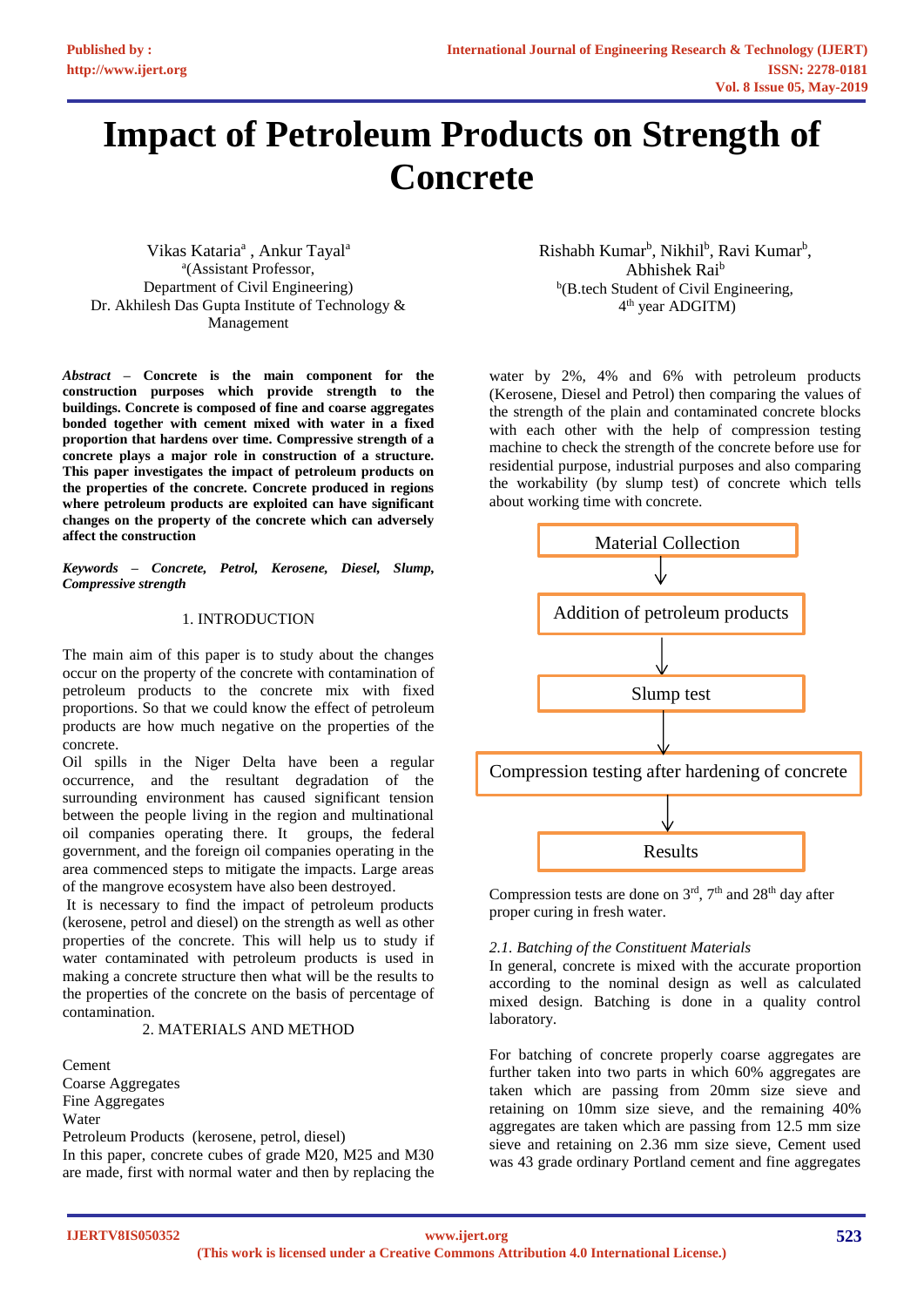or sand are mixed in the mixer with water with a water cement ratio of 0.45.

#### *1.1. Slump Test*

The slump values of the concrete mix was achieved by the help of slump cone in the shape of frustrum with upper diameter as 100mm, bottom diameter as 200 mm and height as 300mm. It iis used for determine the workability of concrete . Workability determines the ease and homogeneity with which it can be mixed, placed, consolidated and finished.

#### *2.2. Compression Testing*

Compression testing is the main test done on concrete to determine the strength of the concrete. For compression testing Universal Testing Machine is use which is a machinery assembly which apply load on the concrete cube(of size 150mm \* 150mm \* 150mm) by 10 KN per minute.

3. RESULTS

*3.1. Slump Test For M20*

| S.No. | Plain           | With $2\%$       | With $4\%$ | With $6\%$       |
|-------|-----------------|------------------|------------|------------------|
|       | <b>Concrete</b> | petrol           | petrol     | petrol           |
|       | $25.5$ mm       | 26 <sub>mm</sub> | $26.7$ mm  | 30 <sub>mm</sub> |

| S No. | Plain           | With $2\%$ | With $4\%$ | With $6\%$       |
|-------|-----------------|------------|------------|------------------|
|       | <b>Concrete</b> | kerosene   | kerosene   | kerosene         |
|       | $25.5$ mm       | $25.9$ mm  | $26.5$ mm  | 29 <sub>mm</sub> |

| S.No. | Plain           | With $2\%$         | With $4\%$ | With $6\%$         |
|-------|-----------------|--------------------|------------|--------------------|
|       | <b>Concrete</b> | diesel             | diesel     | diesel             |
|       | $25.5$ mm       | 25.7 <sub>mm</sub> | $26.5$ mm  | 28.2 <sub>mm</sub> |

*For M25*

| S.No. | Plain<br>Concrete | With $2\%$<br>petrol | With $4\%$<br>petrol | With $6\%$<br>petrol |
|-------|-------------------|----------------------|----------------------|----------------------|
|       | 40.8mm            | 45.4mm               | 55.4mm               | Shear<br>Slump       |
|       |                   |                      |                      |                      |

| S.No. | Plain<br>Concrete | With $2\%$<br>kerosene | With $4\%$<br>kerosene | With $6\%$<br>kerosene |
|-------|-------------------|------------------------|------------------------|------------------------|
|       | 40.8mm            | $41.5$ mm              | 47.6mm                 | 52 <sub>mm</sub>       |
|       |                   |                        |                        |                        |

| S.No. | Plain    | With $2\%$ | With $4\%$ | With $6\%$ |
|-------|----------|------------|------------|------------|
|       | Concrete | diesel     | diesel     | diesel     |
|       | 40.8mm   | 37.5mm     | $41$ mm    | $42.6$ mm  |

### *For M30*

| S.No. | Plain     | With $2\%$ | With $4\%$     | With $6\%$        |
|-------|-----------|------------|----------------|-------------------|
|       | Concrete  | petrol     | petrol         | petrol            |
|       | $65.5$ mm | $72.1$ mm  | Shear<br>slump | Collapse<br>slump |

| No. | Plain    | With $2\%$ | With $4\%$ | With $6\%$     |
|-----|----------|------------|------------|----------------|
|     | Concrete | kerosene   | kerosene   | kerosene       |
|     | 65.5mm   | 71.3mm     | 74mm       | Shear<br>slump |

| S.No. | Plain<br>Concrete | With $2\%$<br>diesel | With $4\%$<br>diesel | With $6\%$<br>diesel |
|-------|-------------------|----------------------|----------------------|----------------------|
|       | $65.5 \text{mm}$  | $70$ mm              | $72.7$ mm            | $74$ mm              |

Workability of the concrete mix is increasing with the increase of percentage of petroleum products.

Finally addition of higher percentage of petroleum products is leading to the segregation of the composition of the concrete i.e., Cement, aggregates, Sand which results in the collapse of slump.

*3.2. Compressive Strength Test on Cubes Compressive strength in N/mm2*

| <b>Type</b>    | $3rd$ day | $7th$ day | $28th$ day |
|----------------|-----------|-----------|------------|
| Plain concrete | 15.244    | 24.57     | 38.11      |
| With 2% diesel | 15.11     | 24.23     | 37.75      |
| With 4% diesel | 12.44     | 20.215    | 31.10      |
| With 6% diesel | 12.12     | 18.78     | 30.30      |
|                |           |           |            |
| With 2% petrol | 13.98     | 22.86     | 36.81      |
| With 4% petrol | 12.28     | 19.59     | 33.21      |
| With 6% petrol | 10.20     | 16.28     | 26.70      |

#### *FOR PETROL*



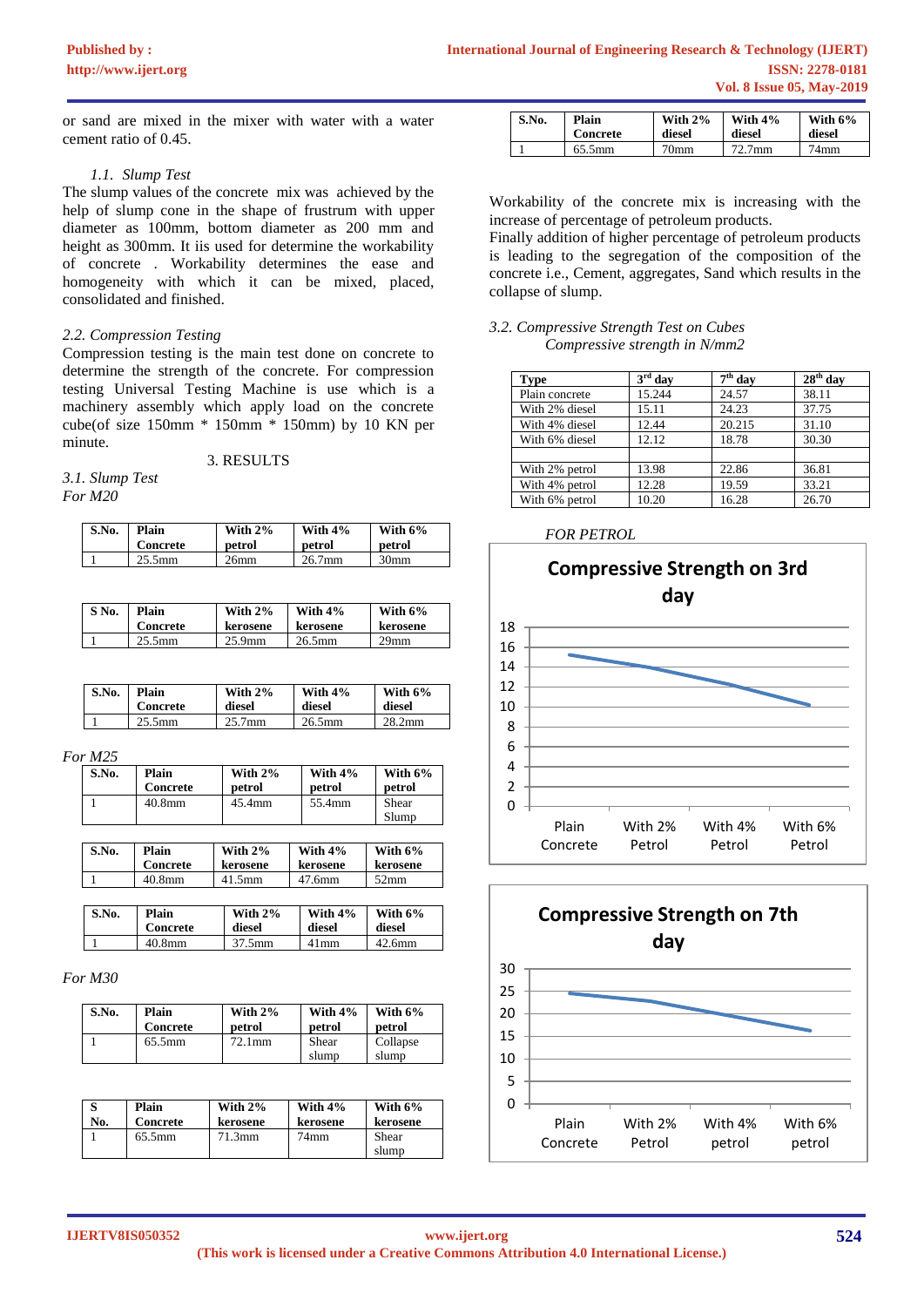







## *FOR DIESEL* 4. CONCLUSION

Value of slump of concrete is increasing with the increase with amount of contamination of the petroleum products.

Strength of the concrete is decreasing with increase of amount of petroleum products.

Increase in contamination of purest form of petroleum product is bad for concrete.

Contamination of the petroleum products in concrete decreases the binding property of cement.

With the help of this research paper we have concluded that contamination of petroleum products in concrete is harmful for concrete.

#### 5. REFRENCES

- [1] Benka-Coker, M.O. and Ekundayo, J.A. 'Effects of an Oil Spill on Soil Physico-Chemical Properties of a Spill Site in the Niger Delta Area of Nigeria', Journal of Environmental Monitoring and Assessment, Volume 36, Number 2, pp.93-104, 1994.
- [2] Atlas, R. M. 'Petroleum Biodegradation and Oil spill Bioremediation'. Marine Pollution Bulletin 31, pp.178-182, 1995.
- [3] Akpofure, E.A., Efere, M.L. and Ayawei, P. 'The Adverse Effects of Crude Oil Spill in the Niger Delta' Urhobo Historical Society, 2000.
- [4] Nwilo P. C and Badejo O. T. 'Impacts and Management of Oil Spill Pollution', International Oil Spill Conference, Miami, Florida, 2005.
- [5] Ukoli, M. K. 'Environmental Factors in the Management of the Oil and Gas Industry in Nigeria', http://www.warmofloor.co.uk/pages/environmenta lpdf [Accessed on 2/12/2005].
- [6] Calabrese, E.J., Kostecki, P.T and Bonazountas, M. Hydrocarbon Contaminated Soils', CRC Press, Taylor and Francis Group, Taiwan, Vol II, 1991.
- [7] Hoff, R. 'Bioremediation: An Overview of its Development and Uses for Oil Spill Cleanup', Mar. POLLUT. Bull. 26, 476-481, 1993.
- [8] Onabolu, O. A. 'Effect of Hot Crude Oil on Concrete for Offshore Storage Application', PhD Thesis, University of London, pp. 298, 1989.
- [9] Parthiphan, K. 'Oil Spill Sensitivity Mapping Using a Geographical Information System', Department of Geography, University of Aberdeen. EGIS Foundation, 1994.
- [10] Vazirani, V. N. and Chandola, S. P. 'Concise Handbook of Civil Engineering', S Chand and Company Ltd, Ram Nagar, New Delhi-110055, 2008.
- [11] Wardley-Smith, J. 'The Control of Oil Pollution on the Sea and Inland Waters', Graham and Trotman Ltd. United Kingdom, 1976.

#### **IJERTV8IS050352**